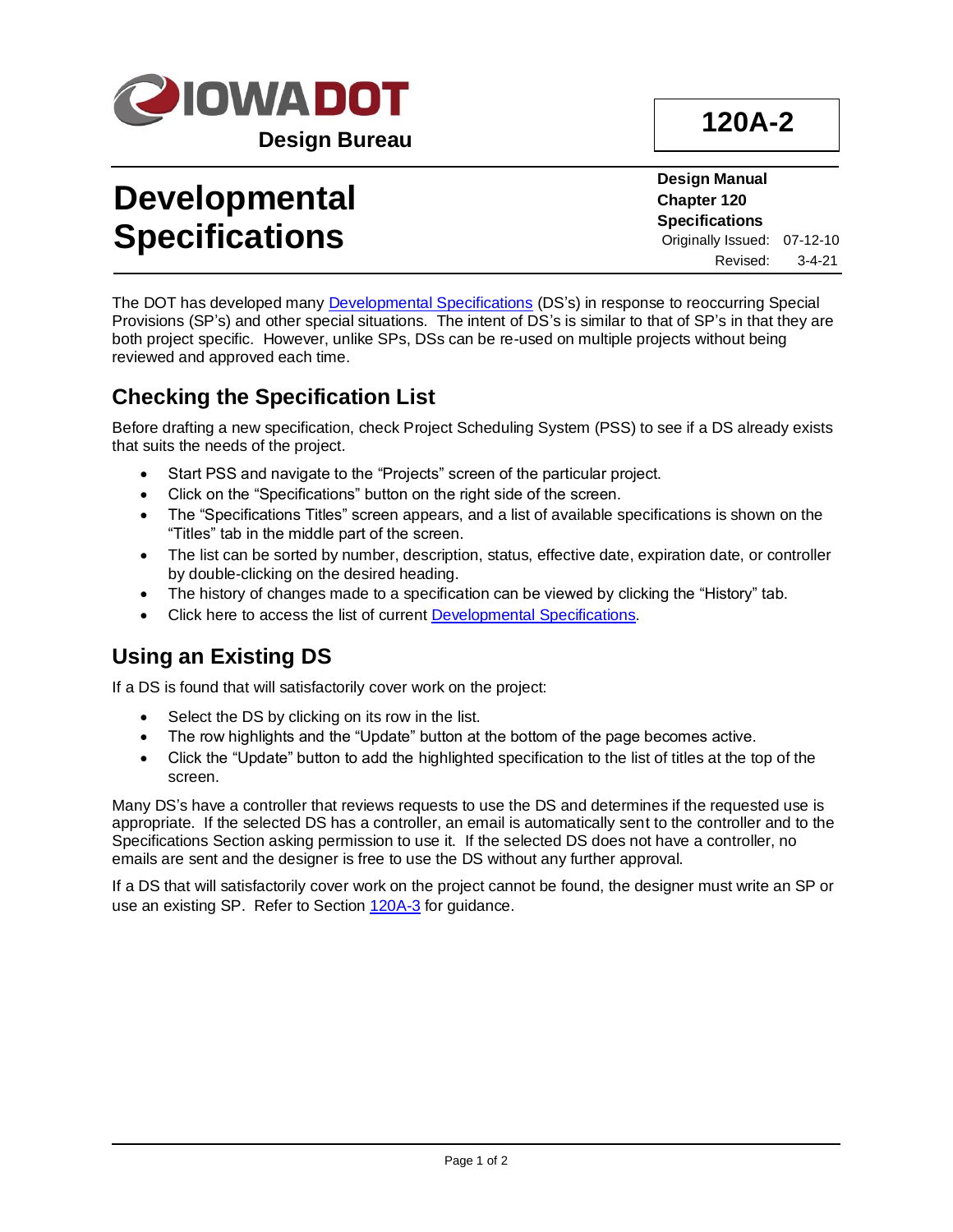#### **Submitting a New DS**

New DSs must be approved by the spec committee. Since the committee meets only once a month, it is preferable to submit the proposed DS at least six months prior to plan turn-in. This provides adequate time to process and resubmit any changes that may be requested by the committee.

- Open the Specification Revision Submittal Form.doc file from the following directory: W:\Highway\Specifications\User Forms & Information\
- Fill out the pertinent information on the form and save a copy of the file in a convenient location.
- Following the guidelines in Section [120A-4,](120a-04.pdf) draft the DS using a document template or another DS as a guide.
- Save the proposed DS as a .doc file in a convenient location.
- Send an email to the appropriate spec committee representative (the representative for the Design Bureau is th[e Methods Engineer\)](01b-02/MethodsEngineer.pdf). Attach a copy of the Specification Revision Submittal Form and the proposed DS to the email.
- The spec committee representative will forward the information to the Specifications Section for inclusion on the next spec committee agenda.
- The spec committee will meet and decide whether the proposed DS will be implemented.
- Once approved by the committee, the Specifications Section will assign a number to the DS and enter its information into PSS.
- To add the new DS to the project, follow the steps outlined in "Using an Existing Developmental Specification," above.